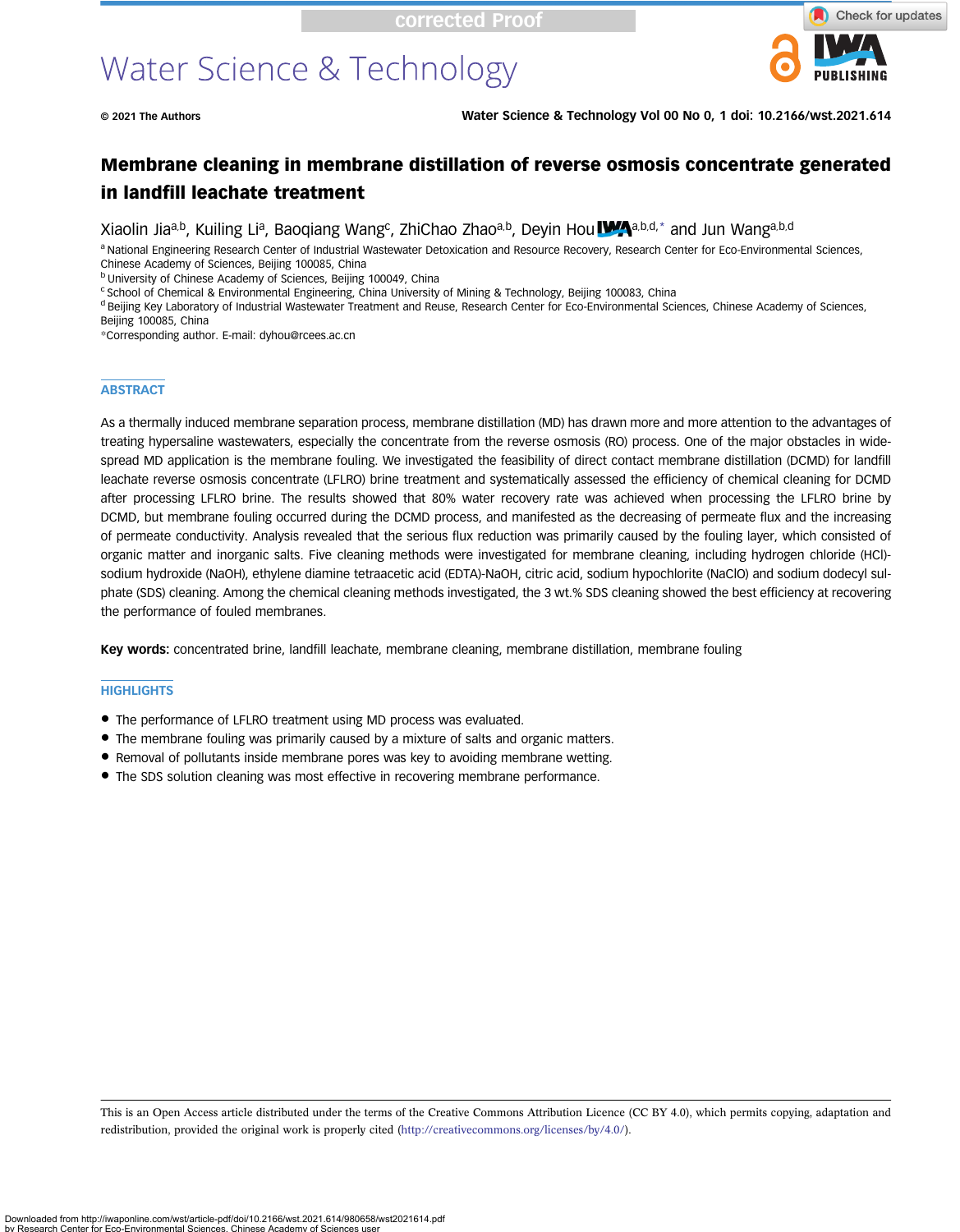

## ABBREVIATIONS

| <b>DCMD</b><br><b>EDS</b><br>FO. | direct contact membrane distillation<br>energy dispersive spectroscopy<br>forward osmosis |
|----------------------------------|-------------------------------------------------------------------------------------------|
|                                  | ICP-AES inductively coupled plasma-atomic emission spectrometry                           |
| LFLRO                            | landfill leachate reverse osmosis                                                         |
| MD                               | membrane distillation                                                                     |
| <b>MSW</b>                       | municipal solid waste                                                                     |
| <b>MVR</b>                       | mechanical vapor recompression                                                            |
| NF                               | nanofiltration                                                                            |
| <b>PVDF</b>                      | polyvinylidene fluoride                                                                   |
| RO.                              | reverse osmosis                                                                           |
| <b>SDS</b>                       | sodium dodecyl sulphate                                                                   |
| <b>SEM</b>                       | scanning electron microscope                                                              |
| TDS                              | total dissolved solids                                                                    |
| <b>UPVC</b>                      | unplasticized polyvinyl chloride                                                          |
|                                  |                                                                                           |

## 1. INTRODUCTION

Sanitary landfill is one of the most common methods for the ultimate disposal of municipal solid wastes (MSW) nowadays due to its economic advantages, and the MSW generation is increasing due to the growing population and industrialization processes. Thus, the leachate released from sanitary landfills has also increased and become the subject of interest as highly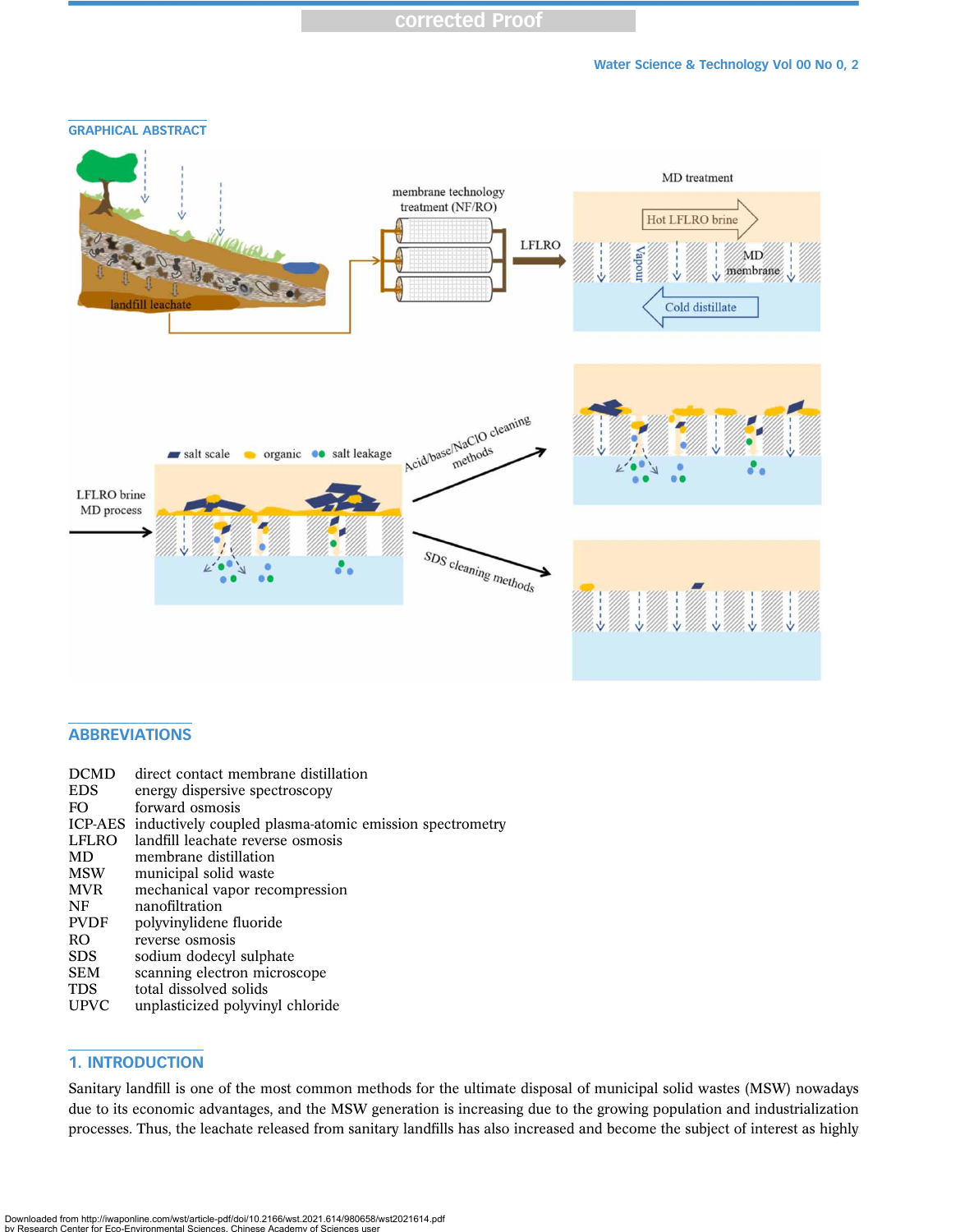## corrected Proof

#### Water Science & Technology Vol 00 No 0, 3

contaminated wastewater. Landfill leachate is defined as a mixture of rainwater percolation through wastes, water produced from wastes by a series of physical, hydrolytic and fermentative degradation, and the inherent water content of wastes ([Renou](#page-12-0) [et al.](#page-12-0) 2008). Landfill leachate contains a high concentration of organic and inorganic contaminants, including humic acid, ammonia nitrogen, heavy metals, and inorganic salts. With the increasingly strict discharge standard for landfill leachate, the treatments based on membrane technology become the feasible alternative to the conventional physico-chemical methods of landfill leachate treatment (Li [et al.](#page-11-0) 2010). Reverse osmosis (RO) has been used more and more in recent years due to its great advantages in inorganic salts rejection and water recovery (Ince [et al.](#page-11-0) 2010; [Kuusik](#page-11-0) et al. 2014; [Rukapan](#page-12-0) et al. 2015).

During the RO process, a kind of brown solution will be produced continuously – the landfill leachate reverse osmosis concentrate (LFLRO) brine, which represents typically 13–30% of total landfill leachate entering the treatment system and contains a high concentration of refractory organic and inorganic salt contaminants [\(Van der Bruggen](#page-12-0) et al. 2003). Discharge of LFLRO brine without effective treatment would cause substantial environmental pollution. Currently, common treatment methods for LFLRO brine include further treatment to remove contaminants ([Labiadh](#page-11-0) *et al.* 2006; [Wang](#page-12-0) *et al.* 2016; [Fernandes](#page-11-0) et al. 2017; [Mojiri](#page-11-0) et al. 2017; [Chen](#page-11-0) et al. 2019), thermal incineration or drying (Ye et al. [2017;](#page-12-0) Bai [et al.](#page-10-0) 2021) and re-infiltration into the landfills [\(Calabro](#page-11-0) *et al.* 2010). However, there are many limitations and disadvantages to these methods. For example, recycling back to landfills will increase leachate salinity and cause negative effects on the leachate treatment system. During mechanical vapor recompression (MVR), the high salinity may lead to severe scaling of treatment facilities and reduce the heat transfer efficiency.

Membrane distillation (MD) is an emerging technology that combines thermally driven distillation and membrane separation and has shown great promise in the treatment of hypersaline solutions. The MD process may be used as a substitute for conventional separation processes such as multistage vacuum evaporation, RO, and distillation [\(Lawson & Lloyd 1997\)](#page-11-0). Compared to MVR and incineration, MD process requires lower operating temperature, vapor space and energy consumption [\(Alkhudhiri](#page-10-0) et al. 2012). Besides, unlike RO, MD is hardly affected by osmotic pressure, thus it can further recover pure water from RO brine. Other advantages of MD include potential for 100% rejection of nonvolatile solutes and compact configur-ation (Ding et al. [2006a](#page-11-0), [2006b;](#page-11-0) [Khayet 2011](#page-11-0); [Chung & Wang 2015\)](#page-11-0). In recent years, there have been extensive studies on the application of MD in water desalination and treatment ([Gryta 2005,](#page-11-0) [2015](#page-11-0); [Martinetti](#page-11-0) et al. 2009; [Hickenbottom & Cath 2014](#page-11-0); [Chew](#page-11-0) et al. 2019). Thus, MD might be an effective method for the further treatment of LFLRO brine. However, membrane fouling and membrane wetting are the major technical challenges, which can cause several negative consequences on MD performance, including flux reduction and salt leakage (Zou [et al.](#page-12-0) 2018; [Chang](#page-11-0) et al. 2021).

To achieve long stable operation of the MD process in LFLRO brine treatment, effective membrane cleaning methods will be necessary. The potential pollutants in LFLRO brine that may cause membrane fouling include inorganic and organic matters. For inorganic pollutants, acids such as hydrogen chloride (HCl), oxalic acid and citric acid have been proven to achieve effective removing ([Gryta 2008](#page-11-0)). Elena *et al.* reported that the mixed cleaning solution composed of 0.1 wt.% oxalic acid and 0.8 wt.% citric acid can remove the sodium chloride (NaCl) scale layer that covered the fouled membranes [\(Guillen-Burrieza](#page-11-0) *et al.* [2014](#page-11-0)). Besides, ethylene diamine tetraacetic acid (EDTA) forms a strong complex with  $Ca^{2+}$ , thus can be used to remove  $Ca^{2+}$  precipitation on the membrane. Peng *et al.* used five cleaning agents to washing calcium sulfate (CaSO<sub>4</sub>) deposits on the fouled membrane and found that the flux recovery rate after cleaning followed an order of ethylene diamine tetraacetic acid tetrasodium (EDTA-4Na) > NaCl > citric acid > NaOH > KCOOH (Peng *[et al.](#page-12-0)* 2015). The pollutants in LFLRO brine are more complicated than pure inorganic salts [\(Van der Bruggen](#page-12-0) et al. 2003), especially the organic pollutants that may cause serious membrane fouling in the MD process. Thus, it is necessary to consider the removal of organic pollutants.

For organic pollutants, sodium hypochlorite (NaClO) has been proved to be an effective cleaning solution ([Paugam](#page-11-0) et al. [2010;](#page-11-0) [Porcelli & Judd 2010](#page-12-0); Lee [et al.](#page-11-0) 2013). Due to its oxidizability, NaClO can react with the foulants on the membrane surface [\(Cai & Liu 2016\)](#page-11-0). Besides, Wang *et al.* found that large organic colloids can be disintegrated into fine particles and/or soluble organic matters at caustic conditions ([Wang](#page-12-0) *et al.* 2014). More important,  $Ca^{2+}$  can greatly enhance organic matter fouling by complexation and subsequent formation of intermolecular bridges among organic foulant molecules ([Li & Elim](#page-11-0)[elech 2004](#page-11-0); [Srisurichan](#page-12-0) et al. 2005), thus, breaking the  $Ca^{2+}$ -organic complexation is also important for the removal of organic pollutants [\(Li & Elimelech 2004\)](#page-11-0). Study showed that sodium dodecyl sulphate (SDS) and ethylene diamine tetraacetic acid (EDTA) were effective in disrupting the complexes formed by the organic foulants with  $Ca^{2+}$  when cleaning organic fouled membranes, including RO, nanofiltration (NF) and forward osmosis (FO) membranes [\(Li & Elimelech](#page-11-0) [2004;](#page-11-0) Ang [et al.](#page-10-0) 2006, [2011](#page-10-0); [Beyer](#page-10-0) et al. 2010; [Wang](#page-12-0) et al. 2015).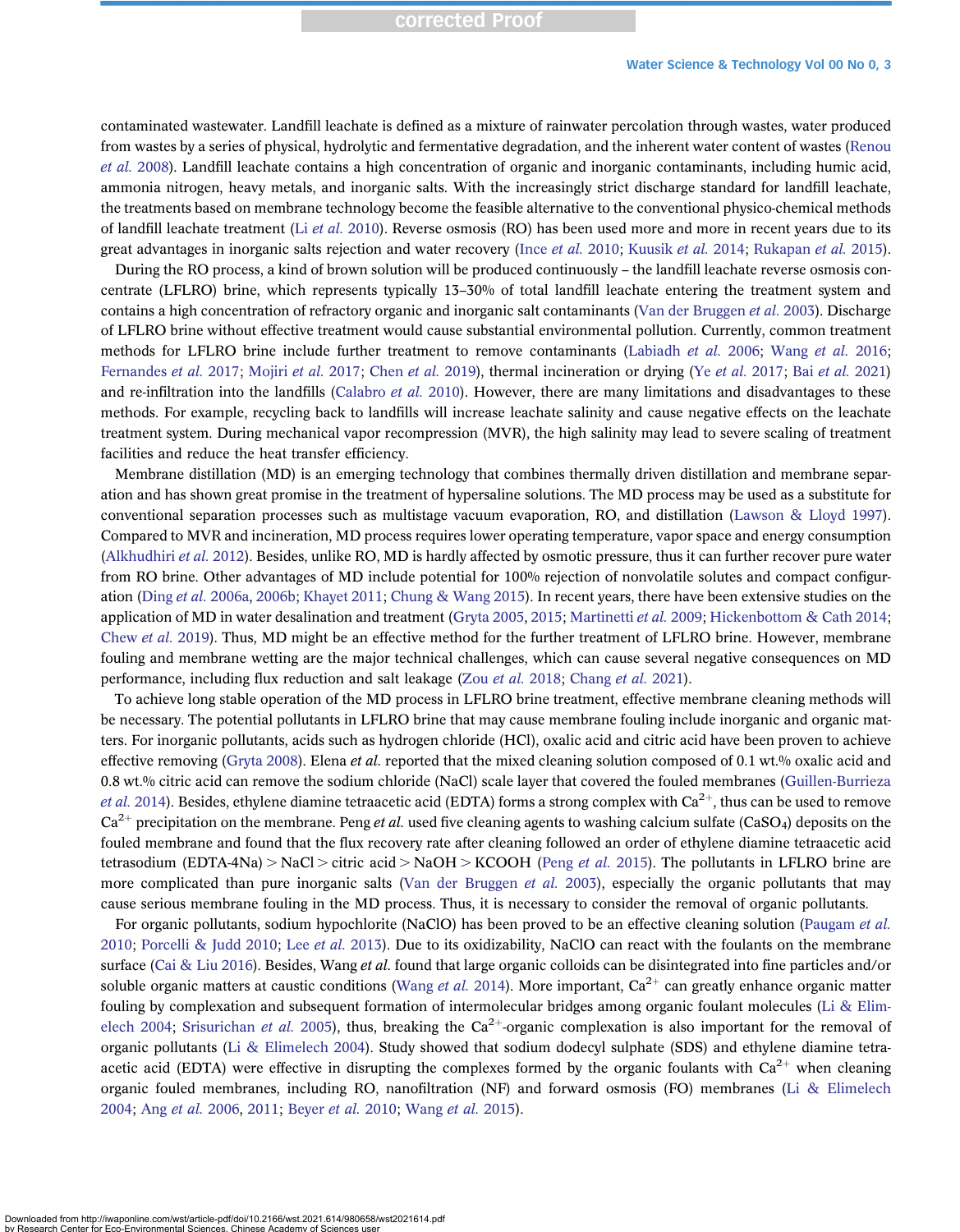Given the absence of cleaning methods for direct contact membrane distillation (DCMD) treatment of LFLRO brine. The objective of this study was to investigate the feasibility of DCMD for LFLRO brine treatment and evaluate the cleaning efficiency of different cleaning methods. First, during the DCMD treatment of LFLRO, the permeate flux and conductivity variations were studied. In addition, the membrane fouling was also investigated. For the membrane cleaning, five cleaning methods were evaluated and the effects of each membrane cleaning method on membrane performance were analyzed in detail.

## 2. MATERIALS AND METHODS

## 2.1. Water source

The municipal landfill considered in this study locates in the north of Beijing, China, which has been in operation since 1996. Leachate treatment process flow diagram for this plant is shown in Figure 1, the treatment system contains a biological treatment process and advanced membrane separation processes. In membrane separation processes, landfill leachate is pumped to the first stage RO membrane module units (RO1) after ultrafiltration. The RO1 permeate is fed to the second stage RO membrane module units (RO2) for purifying and the RO2 permeate is discharged to Wenyu River at last. Concentrate from the RO2 units is fed back to the RO1 units and mixed with landfill leachate as the feed solution of RO1, and the RO1 concentrate is sent to the concentrate tank for further treatment. The recovery rate of the RO1 units is 50–80%, which is adjusted in accordance with the total salinity of the inlet water. The RO2 units are operated under the recovery rate of 80–90%. The total recovery rate of the whole landfill leachate treatment system is in the range of 70% to 85%. The chemical physical characteristics of the RO concentrate are listed in [Table 1.](#page-4-0)

## 2.2. Chemical cleaning solutions

HCl (pH = 2), NaOH (pH = 12), EDTA-Na (pH = 11.5), 2 wt.% citric acid, 2 wt.% NaClO and 3 wt.% SDS were used as membrane cleaning agents. All the chemicals were certified analytical reagent grade and supplied by Sinopharm Chemical Reagent Co., Ltd China. The chemical cleaning solutions were prepared by dissolving the chemical in deionized water without further purification.

#### 2.3. Membrane and membrane module

The membrane fabricated from polyvinylidene fluoride (PVDF)/N, N-Dimethylacetamide/ lithium chloride (LiCl)/ethylene glycol (12/80/5/3 wt. %) dope via phase inversion process was chosen to fabricate membrane modules. The hydrophobic hollow fibers in the number of 50 pieces were assembled into a polyester tube (diameter  $d_{\text{in}}/d_{\text{out}} = 15/20 \text{ mm/mm}$ ) with two unplasticized polyvinyl chloride (UPVC) T-tubes and two ends of the bundle of fibers were sealed with solidified epoxy resin to compose a membrane module. The effective membrane length was 100 mm for each membrane module.



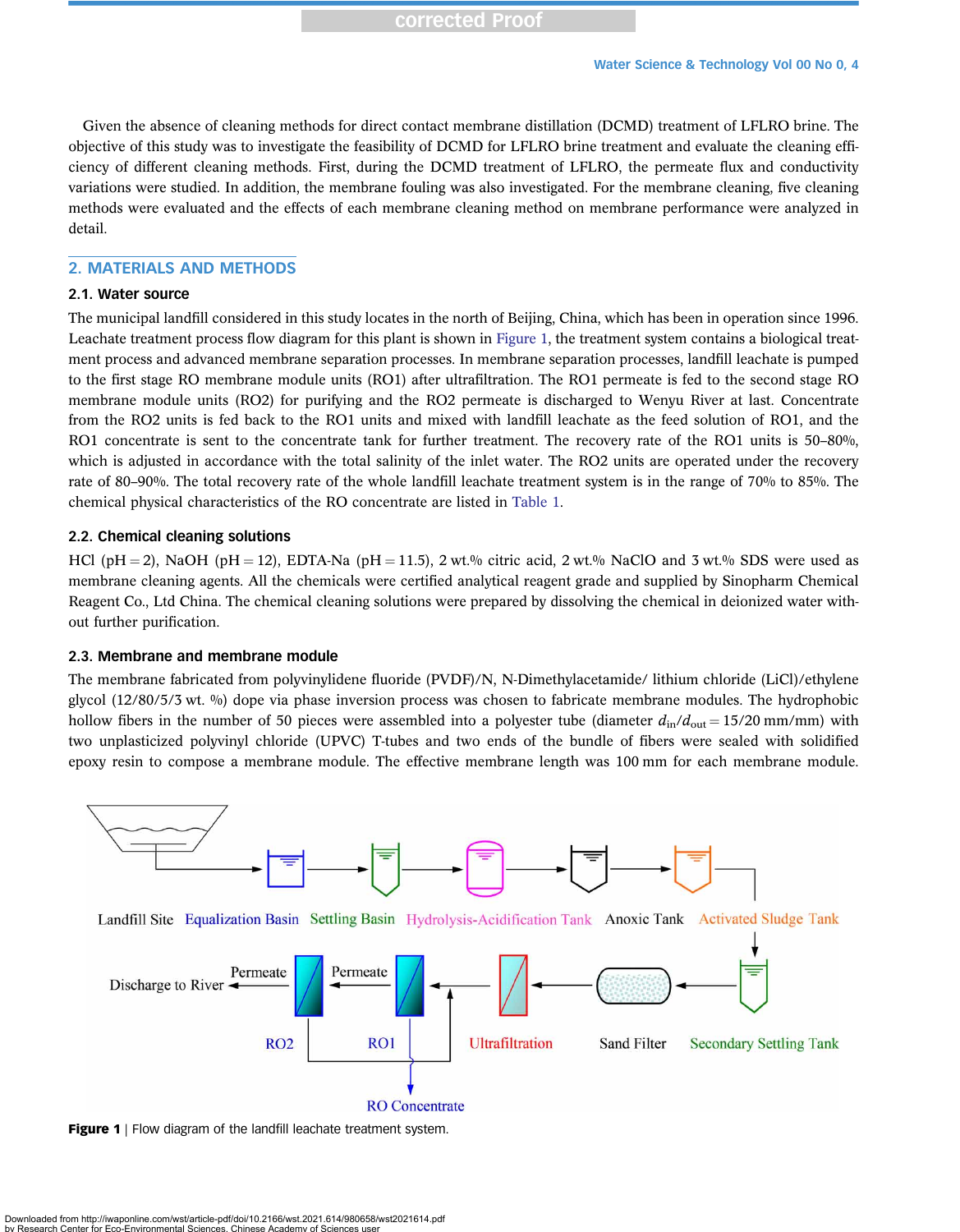| Parameter                       | <b>Average value</b> | Parameter                               | <b>Average value</b> |
|---------------------------------|----------------------|-----------------------------------------|----------------------|
| pH                              | 8.28                 | $SiO2$ (dissolved, mg L <sup>-1</sup> ) | 111.83               |
| $K^{+}$ (mg $L^{-1}$ )          | 437.20               | $Cl^{-}$ (mg $L^{-1}$ )                 | 5,248.06             |
| $Ca^{2+}$ (mg $L^{-1}$ )        | 652.93               | $NO_3^-N$ (mg $L^{-1}$ )                | 399.50               |
| $Na^{+}$ (mg $L^{-1}$ )         | 7,060.25             | $SO_4^{2-}$ (mg $L^{-1}$ )              | 515.65               |
| $Mg^{2+}$ (mg $L^{-1}$ )        | 1,734.60             | $HCO_{5}^{-}$ (mg L <sup>-1</sup> )     | 138.51               |
| $Al^{3+}$ (mg $L^{-1}$ )        | 42.23                | $NH_4^+$ -N (mg L <sup>-1</sup> )       | 404.83               |
| $Cu^{2+}$ (mg $L^{-1}$ )        | 4.20                 | Conductivity (mS $cm^{-1}$ )            | 33.46                |
| $\rm Zn^{2+}$ (mg $\rm L^{-1})$ | 22.81                | TDS (mg $L^{-1}$ )                      | 18,900.53            |
| $Mn^{2+}$ (mg L <sup>-1</sup> ) | 68.69                | $\text{COD (mg L}^{-1})$                | 5,442.67             |

#### <span id="page-4-0"></span>Table 1 | Chemical characteristics of the LFLRO brine

The effective membrane length and the total membrane area were 100 mm and 125.6 cm<sup>2</sup> for each membrane module, respectively. The characteristics of the membrane and membrane module are presented in Table 2.

## 2.4. Membrane distillation setup

The DCMD experimental setup is schematically shown in Figure 2. The feed wastewater heated by heater, which was stirred continually by a magnetic stirrer, flowed through the lumen side of the hollow fibers, and the cold distillate flowed through

| <b>Membrane and module</b>                     | <b>Properties</b> |
|------------------------------------------------|-------------------|
| Membrane material                              | <b>PVDF</b>       |
| Mean pore diameter $(\mu m)$                   | 0.16              |
| Contact angle $(°)$                            | 118.6             |
| Porosity $(0/0)$                               | 85.13             |
| Inner diameter of hollow fiber (mm)            | 0.80              |
| Membrane thickness (mm)                        | 0.15              |
| Number of hollow fibers                        | 50                |
| Effective membrane length (mm)                 | 100               |
| Effective membrane area $\text{(cm}^2\text{)}$ |                   |



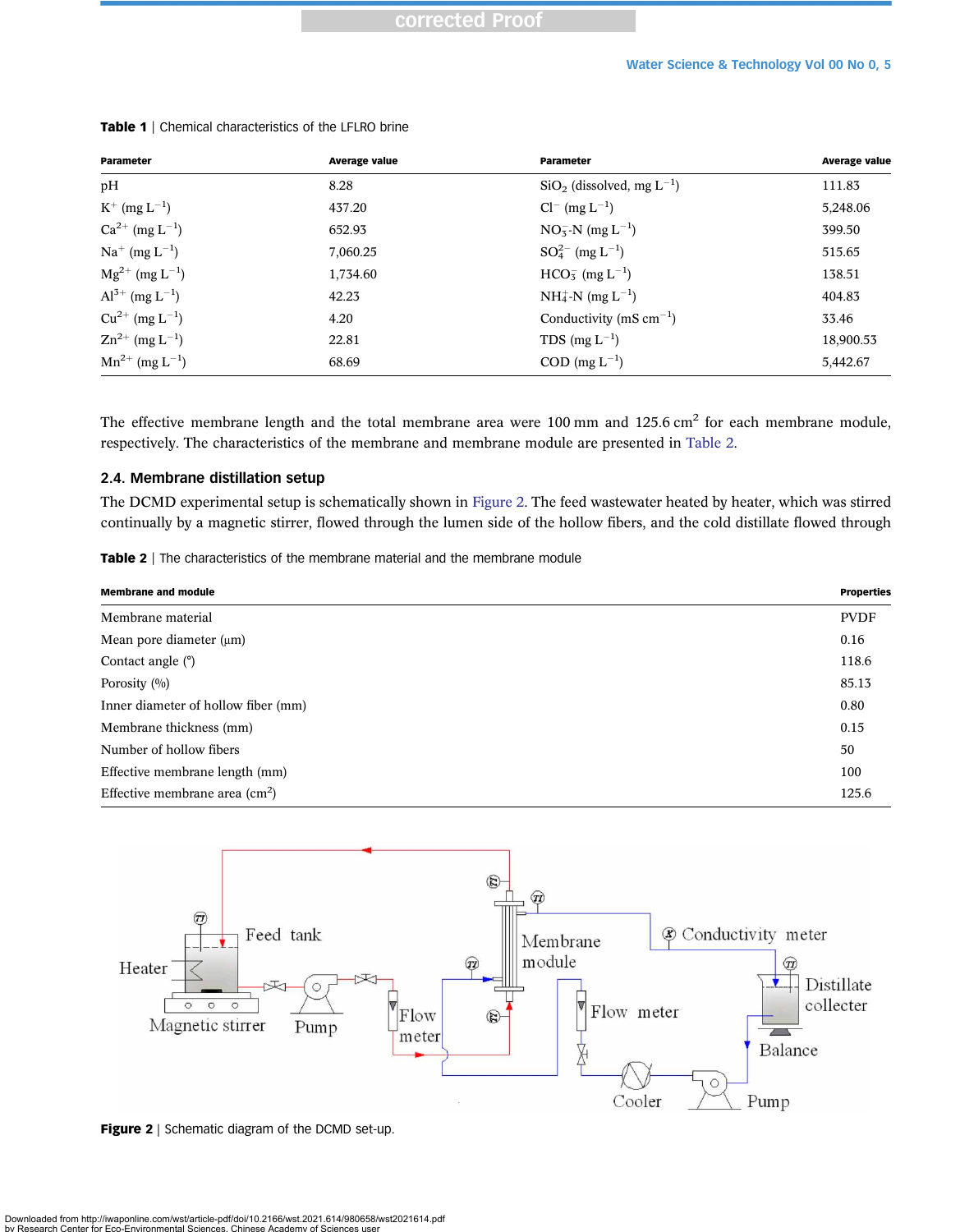## corrected Proof

the shell side. Both solutions were circulated in the membrane module with the help of two magnetic pumps (MP-15RN, Shanghai Seisun Pumps, China). The feed temperature was controlled by a Pt-100 sensor and a heater connected to an external thermostat (XMTD-2202, Yongshang Instruments, China). The distillate temperature was adjusted through a spiral glass heat exchanger immersed in the constant temperature trough of the cooler (SDC-6, Nanjing Xinchen Biotechnology, China). The temperature of both fluids was monitored at the inlet and outlet of the membrane module using four Pt-100 thermoresistances connected to a digital meter (Digit RTD, model XMT-808, Yuyao Changjiang Temperature Meter Instruments, China) with an accuracy of  $\pm 0.1$  °C. An electric conductivity monitor (CM-230A, Shijiazhuang Create Instrumentation Technologies, China) was used to monitor the distillate conductivity.

#### 2.5. Membrane fouling experiments

Fouling tests were carried out using the LFLRO brine as feed. The feed and the distillate flowed co-currently through the membrane module, and the circulation feed rate was fixed at 45 L  $h^{-1}$ , while the cold side was set at 27 L  $h^{-1}$ . The feed temperature was fixed at 53 °C and the distillate temperature kept at constant 20 °C. The initial volumes of the feed and the distillate were 2.5 L and 0.25 L, respectively. During membrane fouling tests, there was no make-up water added into the feed tank, which meant that the feed was concentrated gradually. The permeate flux was calculated by the following equation:

$$
J = \frac{\Delta W}{A \cdot \Delta t} \tag{1}
$$

where *J* is the permeate flux (kg m<sup>-2</sup>h<sup>-1</sup>),  $\Delta W$  is the mass of the permeate (kg), A is the effective area of the hollow fiber membranes (m<sup>2</sup>) and  $\Delta t$  is the time interval (h). The concentration factor K can be calculated by the following equation:

$$
K = \frac{Q_o}{Q_o - Q_p} \tag{2}
$$

where  $Q_o$  and  $Q_p$  are the initial quantity of feed (kg) and the cumulative permeate production (kg), respectively.

## 2.6. Membrane cleaning experiments

The total operating time for each DCMD experiment of LFLRO brine was 30 hours. Afterwards, the membrane modules were retrieved and cleaned separately according to the following four cleaning procedures [\(Guillen-Burrieza](#page-11-0) et al. 2014; [Duong](#page-11-0) [et al.](#page-11-0) 2015):

- (1) Deionized water cleaning: the membranes were rinsed with deionized water for 30 min to remove the loose deposits on the membrane surface.
- (2) Chemical cleaning: the membranes were cleaned independently with different cleaning methods at ambient temperature. The cleaning solution was pumped into the membrane module and flowed through the lumen side of the hollow fibers with the circulation flow rate at  $45 L h^{-1}$ . The chemical solutions and cleaning schemes for the five cleaning methods used in the chemical cleaning step are presented in Table 3.
- (3) Deionized water flushing: the membranes were flushed with deionized water for 1.0 h at 50 °C followed by chemical cleaning. The hot deionized water flowed co-currently through the membrane module, the flow rate was  $45 L h^{-1}$  in the lumen side of the hollow fibers. At the completion of membrane flushing, the membrane module was removed

| <b>Cleaning method</b> | <b>Cleaning solution</b>          | <b>Procedure</b>                                  |
|------------------------|-----------------------------------|---------------------------------------------------|
| HCl-NaOH               | $HCl$ (pH = 2), NaOH (pH = 12)    | HCl and NaOH flushing sequentially for 0.5 h each |
| <b>EDTA-HCI</b>        | EDTA-Na (pH = 11.5), HCl (pH = 2) | EDTA and HCl flushing sequentially for 0.5 h each |
| Citric acid            | 2 wt.% citric acid                | Citric acid flushing for 1.0 h                    |
| NaClO                  | $2 \text{ wt.} %$ NaClO           | NaClO flushing for 1.0 h                          |
| <b>SDS</b>             | $3 \text{ wt.} %$ SDS             | SDS flushing for 1.0 h                            |

Table 3 | Chemical solutions and cleaning schemes used for five cleaning methods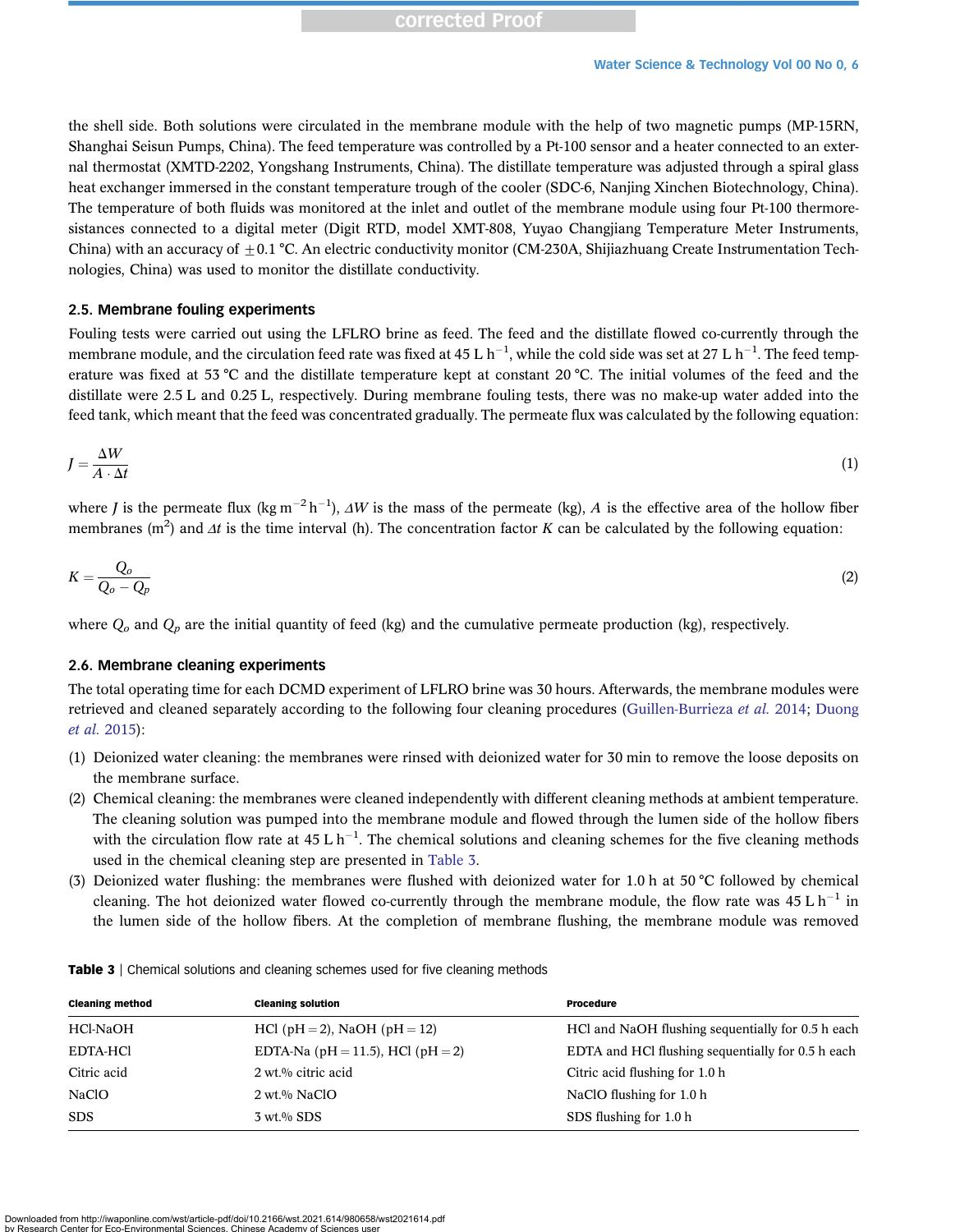<span id="page-6-0"></span>from experimental setup and excess liquid on the membrane surface was allowed to drain off by gently tilting the membrane module.

(4) Dry-out: the membranes were dried in an air blowing drying cabinet for 2.0 h at 50 °C to remove the residual liquid on the membrane surface and in the membrane pores.

To evaluate the efficiencies of different cleaning methods, the DCMD experiments were carried out using the same membrane module, the 4 wt.% NaCl solution was used as the feed and operating parameters (i.e., initial volumes of feed and distillation, circulation rates and operating temperatures) were in accordance with LFLRO treatment experiment.

#### 2.7. Membrane surface analysis

Membrane morphology was investigated with a HITACHI S-3000N scanning electron microscope (SEM) (Hitachi Ltd, Japan). Membrane samples were frozen in liquid nitrogen, fractured to obtain fragments, and sputtered with gold using a HITACHI E-1010 Ion Sputtering device for SEM observation. Membrane contact angles were tested using a contact angle measurement instrument (OCA 15EC, Dataphysics, GER). The membrane samples fouled by LFLRO brine were handled gently and without any excessive forces to ensure that the fouling layer remained intact.

## 2.8. Analytical methods

The total dissolved solids (TDS) (GB 11901-1989), chemical oxygen demand (COD) (HJ 828-2017) and ammonia nitrogen  $(NH_4^+N)$  (HJ 535-2009) were measured according to the standard methods. The pH was measured using a pH meter (Five Easy, Mettler Toledo, USA). Metal ions were analyzed by ICP-AES (1200, Agilent, USA) and anions such as sulfate and chloride were measured by ion chromatograph (861, Metrohm, Switzerland). The conductivity of the LFLRO and permeate of MD process were measured using a conductivity meter (CO150, HACH, USA).

## 3. RESULTS AND DISCUSSIONS

## 3.1. Membrane fouling experiment

As shown in Figure 3, during the first 18 hours of operation, the feed was concentrated gradually, with significant permeate flux decline and conductivity increase, indicating the accumulation of membrane fouling. Over this period, the permeate flux declined by about 55.5% and the permeate conductivity increased from 36 to 118 µS cm $^{-1}$ . In addition to the membrane fouling, the permeate conductivity increase in the concentration stage could also be attributed to the migration of  $NH<sub>3</sub>$  and volatile organic compounds through the membrane pores (Ding et al. [2006a](#page-11-0), [2006b;](#page-11-0) Lin [et al.](#page-11-0) 2018; He et al. 2019).

When the concentration factor reached 5.0, the permeate was fed back to the feed tank every half an hour to keep the concentration factor constant in the last 12 hours. The permeate flux slightly declined and stabilized at about 4.70 kg m<sup>-2</sup> h<sup>-1</sup> as



Figure 3 | Variation of permeate flux and permeate conductivity as functions of the feed concentration factor throughout the DCMD process treating LFLRO brine.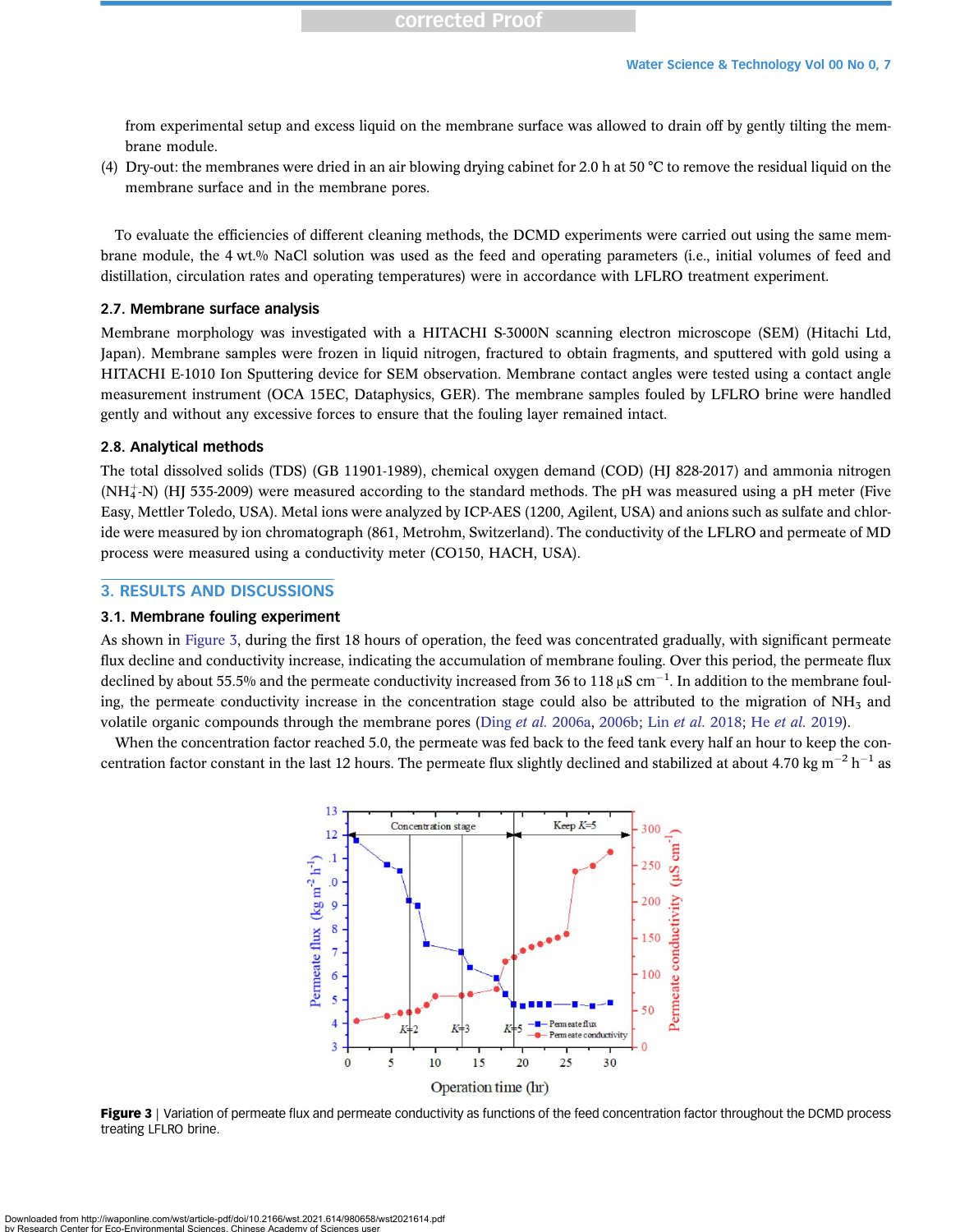the experiment terminated, which was only 39% of the initial permeate flux. Besides, the permeate conductivity rose to 269  $\mu$ S cm<sup>-1</sup>, suggesting that the permeate quality deteriorated continuously.

Physical photos of the membrane before and after the DCMD experiment are shown in Figure 4. Compared with a virgin membrane module (Figure 4(a)), the membrane module after treating LFLRO brine showed visual signs of fouling where brownish deposits covered and clogged some hollow fibers (Figure 4(b)), which would lead to the decline of the feed flow rate and caused the permeate flux decrease.

The SEM images of the fouled membranes and element distribution corresponding to these images are shown in Figure 5. At low magnification, a relatively even distribution of a fouling layer and apparent salt crystals can be seen on the inner surface of the fouled membrane (Figure 5(b)). Figure 5(c) shows a closer image of the fouling layer where three different deposit morphologies are revealed: a porous underlying deposit which was composed of organic scaling and inorganic elements identified by energy dispersive spectroscopy (EDS) (Figure 5(f)), a small number of relatively pure salt crystals on the fouling layer was identified as NaCl by EDS (Figure  $5(d)$ ), and some lumpy scaling with a rough surface was identified by EDS as a mixture of inorganic salts primarily consisting of O, S, K, Na, Mg, Ca (Figure 5(e)). Furthermore, the cross-sectional image (Figure 5(a)) showed the presence of internal crystals and organic scaling, suggesting that scaling not only occurred on the surface, but also within the pores and internal structure of the membrane. With deposits inside membrane pores, membrane



Figure 4 | Photos of the hollow fiber inlets: (a) before membrane fouling experiment (b) after membrane fouling experiment.



Figure 5 | SEM micrographs of the fouled membrane: (a) cross-section, (b) and (c) surface with different magnification, and EDS spectra of the deposits: (d), (e) and (f) are corresponding to three positions marked 1, 2, 3 in the picture c, respectively.

vnloaded from http://iwaponline.com/wst/article-pdf/doi/10.2166/wst.2021.614/980658/wst2021614.pdf by Research Center for Eco-Environmental Sciences. Chinese Academy of Sciences user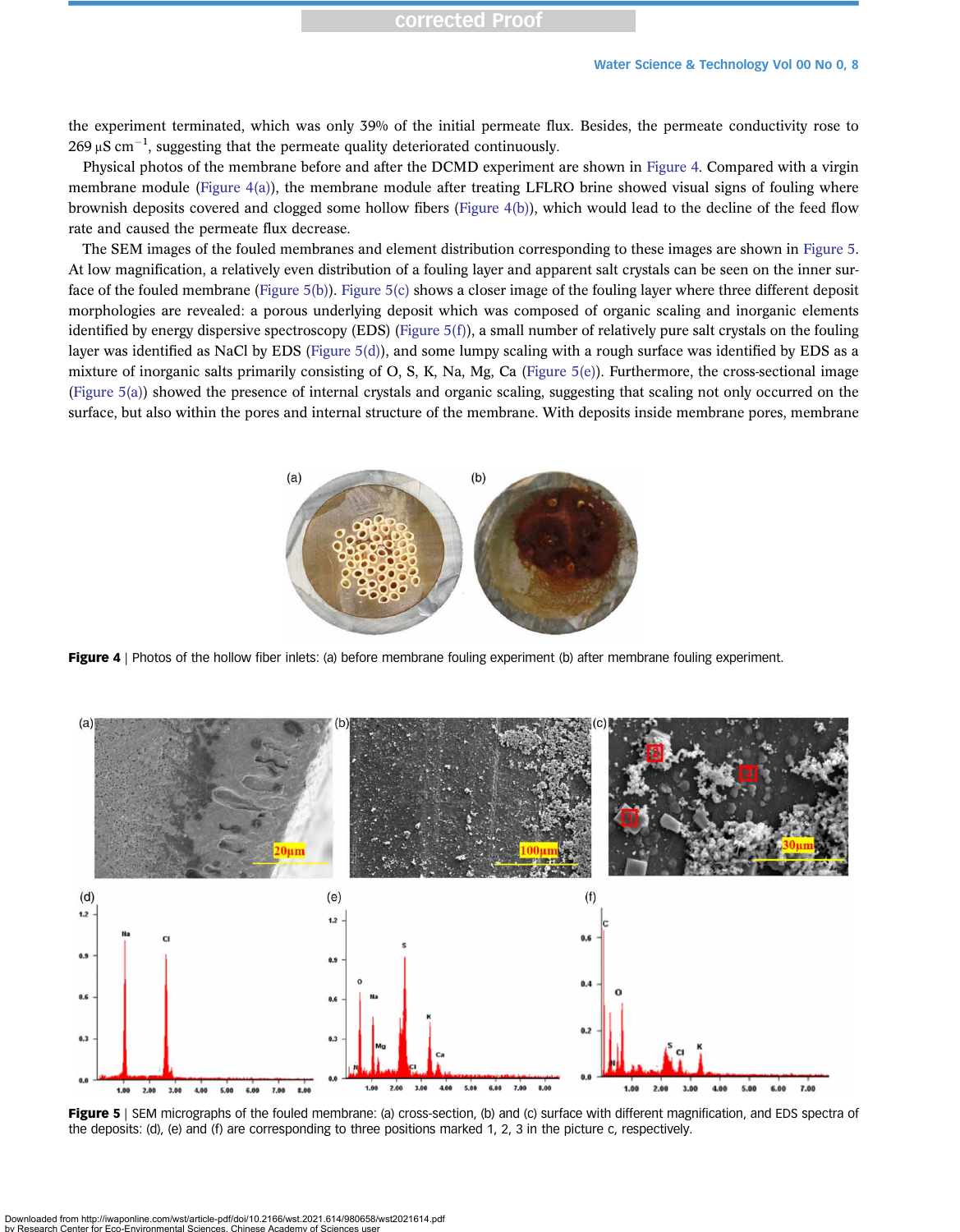wetting would occur, and as a result, the permeate conductivity increased as shown in [Figure 3.](#page-6-0) Besides, the decline of the permeate flux shown in [Figure 3](#page-6-0) was also associated with the pore clogging by scale deposits formed on the membrane surface and the pore narrowing or blocking by the adsorption of foulants to pore walls.

#### 3.2. Chemical cleaning assessment

Five cleaning methods, 2 wt.% NaClO, 3 wt.% SDS, HCl (pH = 2)-NaOH (pH = 12), EDTA (pH = 11.5)-HCl (pH = 2) and 2 wt.% citric acid cleaning, were tested in this study. To evaluate the performance of membranes cleaned by five different cleaning methods, DCMD experiments were performed using 4 wt.% NaCl as feed solution, and the variations of permeate flux and permeate conductivity were analyzed. For comparison, the performance of pristine membrane was also tested via MD experiment.

Figure 6 showed the permeate flux recovery rates after membrane cleaning, and the variations of permeate flux and perme-ate conductivity during the DCMD experiments with 4 wt.% NaCl solution are shown in [Figure 7.](#page-9-0) The initial permeate flux was 12.5 kg m<sup>-2</sup> h<sup>-1</sup> and kept stable throughout the MD process when using pristine membrane; besides, the permeate conductivity stayed lower than 10 µS cm<sup>-1</sup>, indicating nearly 100% salt rejection. Among all five cleaning methods investigated, SDS cleaning showed the best cleaning efficiency. Following SDS cleaning, nearly 100% of the initial flux was restored and the permeate flux remained stable above 12 kg m<sup>-2</sup> h<sup>-1</sup> during the MD process; it was noteworthy that no significant salt leakage was observed, and the permeate conductivity kept stable below 20 µS cm $^{-1}$ . A similar result was found in the initial flux recovery for the NaClO cleaning method. Although 97.9% initial permeate flux recovery was achieved and the permeate flux remained above 10 kg m<sup>-2</sup> h<sup>-1</sup>, the permeate conductivity rose rapidly throughout the MD process, indicating serious salt leakage and the occurrence of membrane wetting. For acid-base solution cleaning, only 62.8% initial permeate flux recovery was achieved after the HCl-NaOH cleaning, and slightly higher rates were gained after EDTA-HCl cleaning and citric acid cleaning at 71.3% and 77.7%, respectively. Besides, a similar variation trend of permeate flux and permeate conductivity was shown after acid-base solution cleaning. The permeate flux gradually decreased, along with the rapid increase of permeate conductivity, indicating pore clogging by scale deposits formed on the membrane surface and membrane wetting caused by foulants inside the membrane pores.

The SEM images and contact angles of fouled membranes after five cleaning methods and pristine membrane are shown in [Figure 8](#page-9-0). After SDS cleaning, there was no obvious fouling layer on the membrane surface, and membrane pores can be clearly seen in the SEM image, suggesting the effective removal of foulants by SDS, which was consistent with others' findings [\(Li & Elimelech 2004](#page-11-0); Ang et al. [2006](#page-10-0), [2011\)](#page-10-0). It is noteworthy that EDTA, which was confirmed to be effective for removing organic-Ca<sup>2+</sup> composite pollutants in the results of Ang *et al.*, was found to be inefficient in our study (Ang *et al.* [2006](#page-10-0), [2011\)](#page-10-0). Considering the pollutants Ang et al. used were a mixture of sodium alginate, humic acid and  $Ca^{2+}$ , there were other organic and divalent cation pollutants (e.g.,  $Mg^{2+}$ ) in the LFLRO brine that would form organic-inorganic complexes, thus, we



Figure 6 | Comparison of the initial flux recovery rates achieved by the five cleaning methods.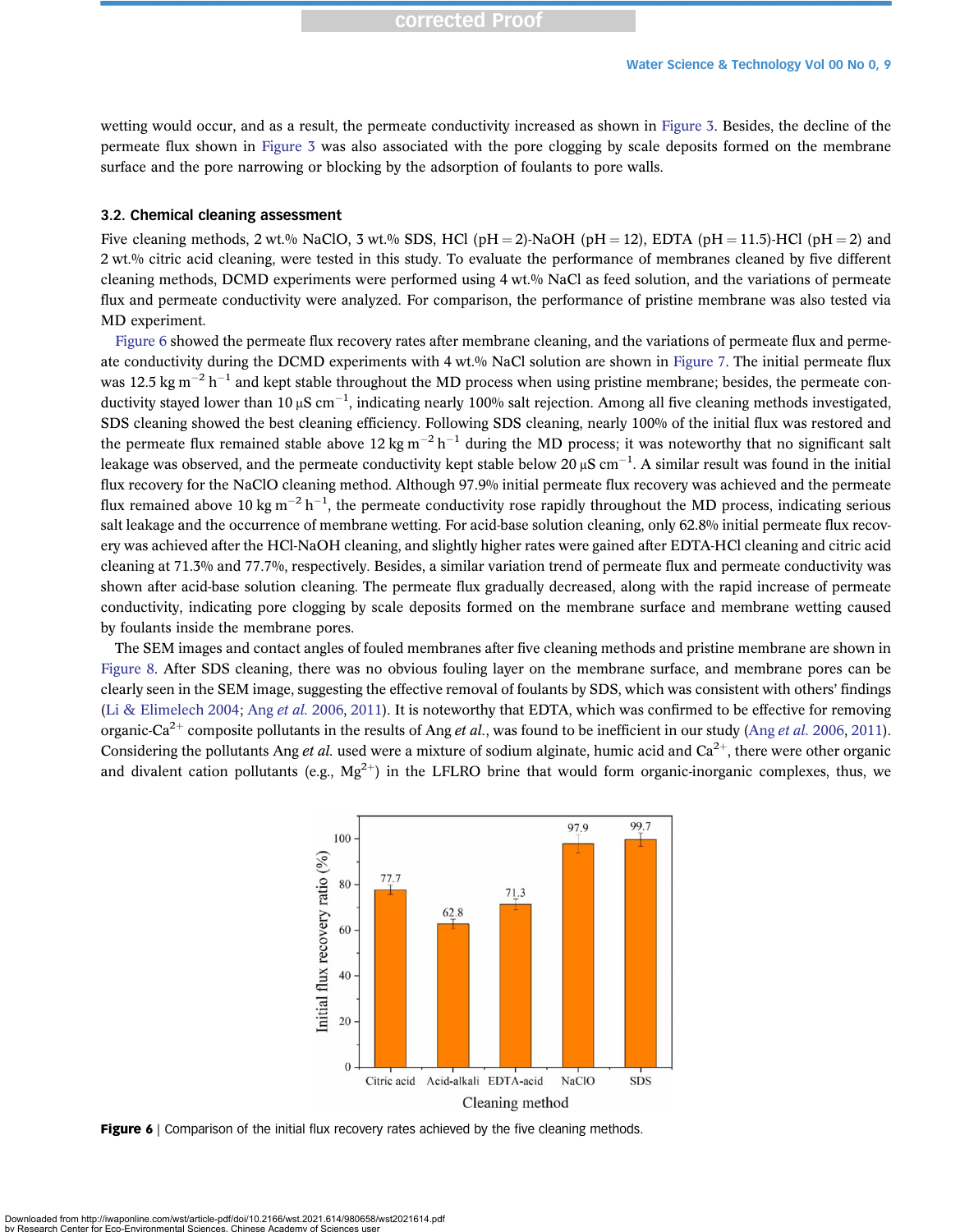<span id="page-9-0"></span>

Figure 7 | Permeate flux and permeate conductivity in 10-hour continuous DCMD experiments with 4 wt.% NaCl solution using pristine membrane and fouled membranes that cleaned by HCl-NaOH, EDTA-HCl, 2 wt.% citric acid, 2 wt.% NaClO and 3 wt.% SDS, respectively.



Figure 8 | SEM micrographs and contact angles of membrane surface: pristine membrane and membranes after cleaning.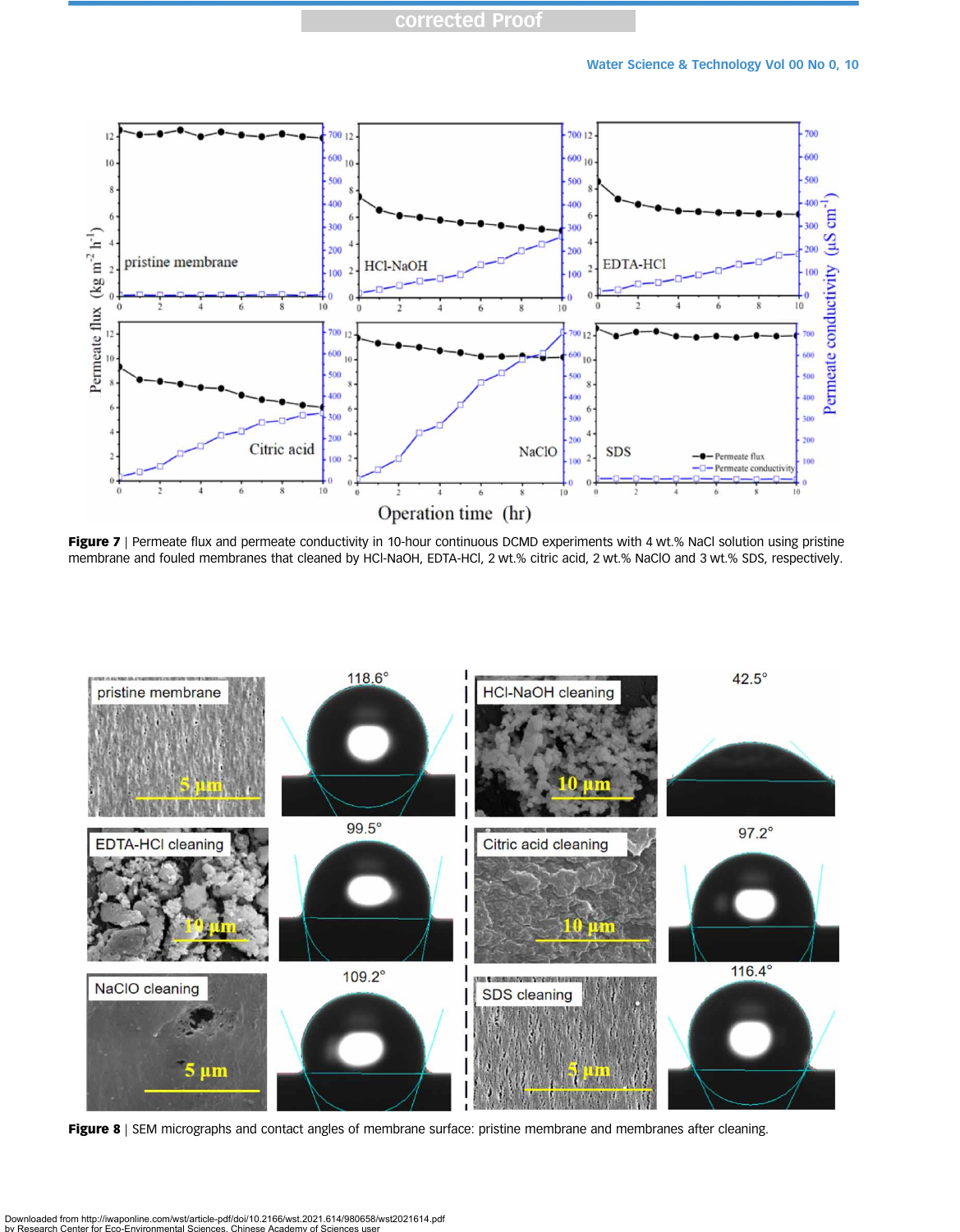<span id="page-10-0"></span>thought that under the experimental conditions of this study, SDS may be more effective in breaking up organic-metal ion bindings than EDTA due to its hydrophilic and hydrophobic structures [\(Wang](#page-12-0) et al. 2015). Besides, SDS can enter the mem-brane pores and remove absorbed foulants [\(Liikanen](#page-11-0) et al. 2002), thus obtained better cleaning efficiency.

As observed by Mo et al. and Yu et al., NaOH and acid cleaning were inefficient and removed only part of organicinorganic composite pollutants (Mo [et al.](#page-11-0) 2010; Yu et al. [2013](#page-12-0)). After HCl-NaOH and citric acid cleaning methods, a notable amount of scaling was observed on the membrane surface.

Though only relatively few precipitations can be seen on the membrane surface after NaClO cleaning, the fuzzy membrane pores in the SEM image indicated that there were still pollutants inside or around membrane pores. Besides, the obvious signs of membrane damage were shown on the membrane surface, which may be due to the strong oxidizability of NaClO [\(Wang](#page-12-0) [et al.](#page-12-0) 2018).

Contact angle measurements of membranes also demonstrated the variations in the efficiency of the five cleaning methods [\(Figure 8\)](#page-9-0). The virgin membrane showed good hydrophobicity with high contact angle of 118.6°. After DCMD treatment of LFLRO brine, the membrane surface became completely hydrophilic, and the contact angle decreased to 0°. The strong reduction of contact angle suggested the occurrence of serious membrane fouling, which was consistent with the results in section 3.1. Nearly 100% of contact angle was restored (116.4°) after SDS cleaning. In contrast, NaClO, EDTA-HCl, citric acid and HCl-NaOH cleaning restored the contact angle to 109.2°, 99.5°, 97.2° and 42.5°, respectively.

Collectively, the results reported here suggest that the membrane fouling during DCMD treatment of LFLRO can be controlled by effective cleaning methods. We took both inorganic and organic foulant on the membrane surface into account and found that the cleaning efficiency of cleaning methods investigated in this study followed an order of  $SDS > NaClO >$  citric  $acid > EDTA-HCl > HCl-NaOH.$ 

#### 4. CONCLUSIONS

DCMD was effective in concentrating LFLRO brine with high concentration of organic and inorganic contaminants. Although the water recovery can reach as high as 80%, the organic and inorganic contaminants caused severe membrane fouling both on the membrane surface and inside membrane pores.

The fouled MD membranes were cleaned with different cleaning methods, acid-base and citric acid solutions cleaning was ineffective in restoring the permeate flux and the salt rejecting ability of membrane. 2 wt.% NaClO cleaning achieved higher permeate flux recovery rate, but poor cleaning efficiency in removing the foulants inside the membrane pores. Besides, the NaClO cleaning method may cause damage to the membrane. The 3 wt.% SDS cleaning method gained nearly 100% permeate flux recovery rate and no significant salt leakage was observed during the MD process. These results showed that the SDS can be used to restore the membrane performance after MD processing LFLRO brine, thus achieve long stable MD operation.

## ACKNOWLEDGEMENTS

The study was financially supported by the National Key R&D Program of China (2019YFE0122400) and National Natural Science Foundation of China (51978650) are gratefully acknowledged.

## DATA AVAILABILITY STATEMENT

All relevant data are included in the paper or its Supplementary Information.

## **REFERENCES**

Alkhudhiri, A., Darwish, N. & Hilal, N. 2012 [Membrane distillation: a comprehensive review.](http://dx.doi.org/10.1016/j.desal.2011.08.027) Desalination 287, 2–18. https://doi.org/10. 1016/j.desal.2011.08.027

Ang, W. S., Lee, S. Y. & Elimelech, M. 2006 [Chemical and physical aspects of cleaning of organic-fouled reverse osmosis membranes.](http://dx.doi.org/10.1016/j.memsci.2005.07.035) J. Membr. Sci. 272, 198–210. https://doi.org/10.1016/j.memsci.2005.07.035

- Ang, W. S., Tiraferri, A., Chen, K. L. & Elimelech, M. 2011 [Fouling and cleaning of RO membranes fouled by mixtures of organic foulants](http://dx.doi.org/10.1016/j.memsci.2011.04.020) [simulating wastewater ef](http://dx.doi.org/10.1016/j.memsci.2011.04.020)fluent. J. Membr. Sci. 376, 196–206. https://doi.org/10.1016/j.memsci.2011.04.020
- Bai, Z. T., Wang, Y. Q., Shan, M. J., Lv, Y. L., Meng, G. C., Zhu, S. W. & Pan, D. W. 2021 [Study on anti-scaling of land](http://dx.doi.org/10.2166/wst.2021.210)fill leachate treated by [evaporation method.](http://dx.doi.org/10.2166/wst.2021.210) Water Sci. Technol. 84, 122–134.
- Beyer, M., Lohrengel, B. & Nghiem, L. D. 2010 [Membrane fouling and chemical cleaning in water recycling applications.](http://dx.doi.org/10.1016/j.desal.2009.09.085) Desalination 250, 977–981.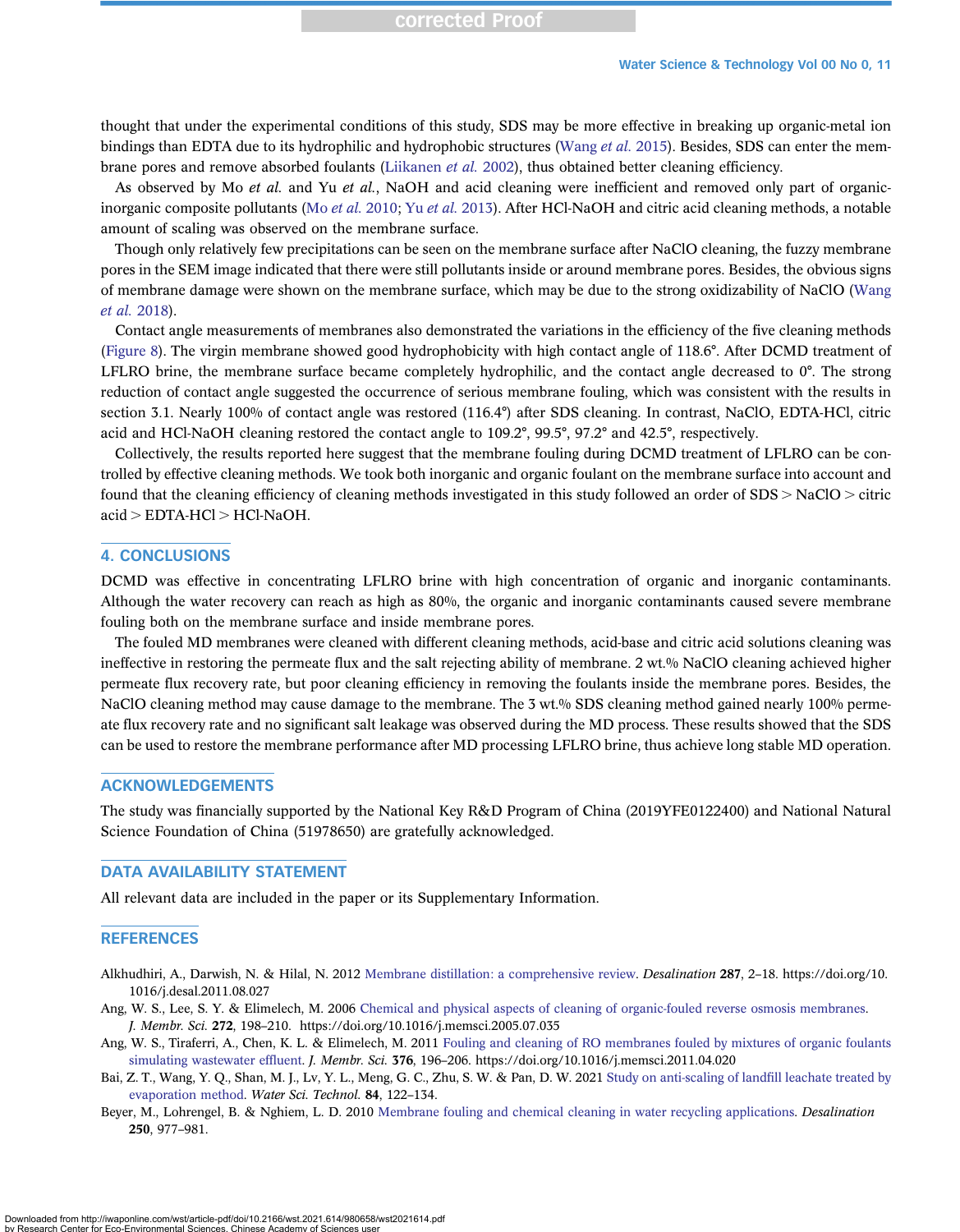- <span id="page-11-0"></span>Cai, W. W. & Liu, Y. 2016 [Enhanced membrane biofouling potential by on-line chemical cleaning in membrane bioreactor.](http://dx.doi.org/10.1016/j.memsci.2016.03.039) J. Membr. Sci. 511, 84–91.
- Calabro, P. S., Sbaffoni, S., Orsi, S., Gentili, E. & Meoni, C. 2010 The landfi[ll reinjection of concentrated leachate:](http://dx.doi.org/10.1016/j.jhazmat.2010.05.107) findings from a monitoring [study at an Italian site](http://dx.doi.org/10.1016/j.jhazmat.2010.05.107). J. Hazard. Mater. 181, 962–968.
- Chang, H. Q., Liu, B. C., Zhang, Z. W., Pawar, R., Yan, Z. S., Crittenden, J. C. & Vidic, R. D. 2021 [A critical review of membrane wettability in](http://dx.doi.org/10.1021/acs.est.0c05454) [membrane distillation from the perspective of interfacial interactions.](http://dx.doi.org/10.1021/acs.est.0c05454) Environ. Sci. Technol. 55, 1395–1418.
- Chen, W. M., Gu, Z. P., Wen, P. & Li, Q. B. 2019 [Degradation of refractory organic contaminants in membrane concentrates from land](http://dx.doi.org/10.1016/j.chemosphere.2018.11.002)fill [leachate by a combined coagulation-ozonation process](http://dx.doi.org/10.1016/j.chemosphere.2018.11.002). Chemosphere 217, 411–422.
- Chew, N. G. P., Zhao, S. S. & Wang, R. 2019 [Recent advances in membrane development for treating surfactant- and oil-containing feed](http://dx.doi.org/10.1016/j.cis.2019.102022) [streams via membrane distillation.](http://dx.doi.org/10.1016/j.cis.2019.102022) Adv. Colloid Interface Sci. 273, 102022.
- Chung, T. S. & Wang, P. 2015 [Recent advances in membrane distillation processes: membrane development, con](http://dx.doi.org/10.1016/j.memsci.2014.09.016)figuration design and [application exploring](http://dx.doi.org/10.1016/j.memsci.2014.09.016). J. Membr. Sci. 474, 39–56.
- Ding, Z., El-Bourawi, M. S., Ma, R. & Khayet, M. 2006a [A framework for better understanding membrane distillation separation process.](http://dx.doi.org/10.1016/j.memsci.2006.08.002) J. Membr. Sci. 285, 4–29.
- Ding, Z. W., Liu, L. Y., Li, Z. M., Ma, R. Y. & Yang, Z. R. 2006b [Experimental study of ammonia removal from water by membrane distillation](http://dx.doi.org/10.1016/j.memsci.2006.09.015) [\(MD\): the comparison of three con](http://dx.doi.org/10.1016/j.memsci.2006.09.015)figurations. *J. Membr. Sci.* 286, 93-103.
- Duong, H. C., Gray, S., Duke, M., Cath, T. Y. & Nghiem, L. D. 2015 [Scaling control during membrane distillation of coal seam gas reverse](http://dx.doi.org/10.1016/j.memsci.2015.07.038) [osmosis brine](http://dx.doi.org/10.1016/j.memsci.2015.07.038). J. Membr. Sci. 493, 673–682.
- Fernandes, A., Labiadh, L., Ciriaco, L., Pacheco, M. J., Gadri, A., Ammar, S. & Lopes, A. 2017 [Electro-Fenton oxidation of reverse osmosis](http://dx.doi.org/10.1016/j.chemosphere.2017.06.088) concentrate from sanitary landfi[ll leachate: evaluation of operational parameters](http://dx.doi.org/10.1016/j.chemosphere.2017.06.088). Chemosphere 184, 1223–1229.
- Gryta, M. 2005 [Long-term performance of membrane distillation process](http://dx.doi.org/10.1016/j.memsci.2005.04.049). J. Membr. Sci. 265, 153–159.
- Gryta, M. 2008 [Alkaline scaling in the membrane distillation process](http://dx.doi.org/10.1016/j.desal.2007.10.004). Desalination 228, 128–134.
- Gryta, M. 2015 [Water desalination using membrane distillation with acidic stabilization of scaling layer thickness](http://dx.doi.org/10.1016/j.desal.2015.02.031). Desalination 365, 160–166.
- Guillen-Burrieza, E., Ruiz-Aguirre, A., Zaragoza, G. & Arafat, H. A. 2014 [Membrane fouling and cleaning in long term plant-scale membrane](http://dx.doi.org/10.1016/j.memsci.2014.05.064) [distillation operations.](http://dx.doi.org/10.1016/j.memsci.2014.05.064) J. Membr. Sci. 468, 360–372.
- He, K. Y., Wei, Q., Wang, Y. L., Wang, S., Cui, S. P., Li, Q. Y. & Nie, Z. R. 2019 [Hydrophobic mesoporous organosilica membranes:](http://dx.doi.org/10.1016/j.micromeso.2019.109606) [preparation and application in the separation of volatile organic compounds from water](http://dx.doi.org/10.1016/j.micromeso.2019.109606). Microporous Mesoporous Mater. 288, 109606.
- Hickenbottom, K. L. & Cath, T. Y. 2014 [Sustainable operation of membrane distillation for enhancement of mineral recovery from](http://dx.doi.org/10.1016/j.memsci.2013.12.043) [hypersaline solutions.](http://dx.doi.org/10.1016/j.memsci.2013.12.043) *J. Membr. Sci.* 454, 426–435.
- Ince, M., Senturk, E., Engin, G. O. & Keskinler, B. 2010 [Further treatment of land](http://dx.doi.org/10.1016/j.desal.2010.01.017)fill leachate by nanofiltration and microfiltration-PAC [hybrid process](http://dx.doi.org/10.1016/j.desal.2010.01.017). Desalination 255, 52–60.
- Khayet, M. 2011 [Membranes and theoretical modeling of membrane distillation: a review.](http://dx.doi.org/10.1016/j.cis.2010.09.005) Adv. Colloid. Interface Sci. 164, 56–88.
- Kuusik, A., Pachel, K., Kuusik, A., Loigu, E. & Tang, W. Z. 2014 Reverse osmosis and nanofi[ltration of biologically treated leachate.](http://dx.doi.org/10.1080/09593330.2014.908241) *Environ.* Technol. 35, 2416–2426.
- Labiadh, L., Fernandes, A., Ciríaco, L., Pacheco, M. J., Gadri, A., Ammar, S. & Lopes, A. 2006 [Electrochemical treatment of concentrate from](http://dx.doi.org/10.1016/j.jenvman.2016.06.069) [reverse osmosis of sanitary land](http://dx.doi.org/10.1016/j.jenvman.2016.06.069)fill leachate. J. Environ. Manage. 181, 515–521.
- Lawson, K. W. & Lloyd, D. R. 1997 [Membrane distillation.](http://dx.doi.org/10.1016/S0376-7388(96)00236-0) J. Membr. Sci. 124, 1–25.
- Lee, E. J., Kwon, J. S., Park, H. S., Ji, W. H., Kim, H. S. & Jang, A. 2013 Infl[uence of sodium hypochlorite used for chemical enhanced](http://dx.doi.org/10.1016/j.desal.2013.02.003) [backwashing on biophysical treatment in MBR.](http://dx.doi.org/10.1016/j.desal.2013.02.003) Desalination 316, 104–109.
- Li, Q. L. & Elimelech, M. 2004 Organic fouling and chemical cleaning of nanofi[ltration membranes: measurements and mechanisms](http://dx.doi.org/10.1021/es0354162). Environ. Sci. Technol. 38, 4683–4693.
- Li, G. D., Wang, W. & Du, Q. Y. 2010 Applicability of nanofi[ltration for the advanced treatment of land](http://dx.doi.org/10.1002/app.31478)fill leachate. J. Appl. Polym. Sci. 116, 2343–2347.
- Liikanen, R., Yli-Kuivila, J. & Laukkanen, R. 2002 Effi[ciency of various chemical cleanings for nano](http://dx.doi.org/10.1016/S0376-7388(01)00569-5)filtration membrane fouled by [conventionally-treated surface water](http://dx.doi.org/10.1016/S0376-7388(01)00569-5). J. Membr. Sci. 195, 265–276.
- Lin, P. H., Horng, R. Y., Hsu, S. F., Chen, S. S. & Ho, C. H. 2018 [A feasibility study of ammonia recovery from coking wastewater by coupled](http://dx.doi.org/10.3390/ijerph15030441) [operation of a membrane contactor and membrane distillation.](http://dx.doi.org/10.3390/ijerph15030441) Int. J. Environ. Res. Public Health 15, 441.
- Martinetti, C. R., Childress, A. E. & Cath, T. Y. 2009 [High recovery of concentrated RO brines using forward osmosis and membrane](http://dx.doi.org/10.1016/j.memsci.2009.01.003) [distillation](http://dx.doi.org/10.1016/j.memsci.2009.01.003). J. Membr. Sci. 331, 31–39.
- Mo, Y. H., Chen, J. H., Xue, W. C. & Huang, X. 2010 [Chemical cleaning of nano](http://dx.doi.org/10.1016/j.seppur.2010.09.011)filtration membrane filtrating the effluent from a membrane [bioreactor](http://dx.doi.org/10.1016/j.seppur.2010.09.011). Sep. Purif. Technol. 75, 407–414.
- Mojiri, A., Lou, Z. Y., Wang, H., Ahmad, Z., Tajuddin, R. M., Abu Amr, S. S., Kindaichi, T., Aziz, H. A. & Farraji, H. 2017 [Concentrated](http://dx.doi.org/10.1016/j.psep.2017.07.013) landfi[ll leachate treatment with a combined system including electro-ozonation and composite adsorbent augmented sequencing batch](http://dx.doi.org/10.1016/j.psep.2017.07.013) [reactor process](http://dx.doi.org/10.1016/j.psep.2017.07.013). Process Saf. Environ. 111, 253–262.
- Paugam, L., Delaunay, D. & Rabiller-Baudry, M. 2010 Cleaning efficiency and impact on production fl[uxes of oxidising disinfectants on a pes](http://dx.doi.org/10.1016/j.fbp.2010.10.005) ultrafi[ltration membrane fouled with proteins.](http://dx.doi.org/10.1016/j.fbp.2010.10.005) Food Biopro. Process. 88, 425–429.